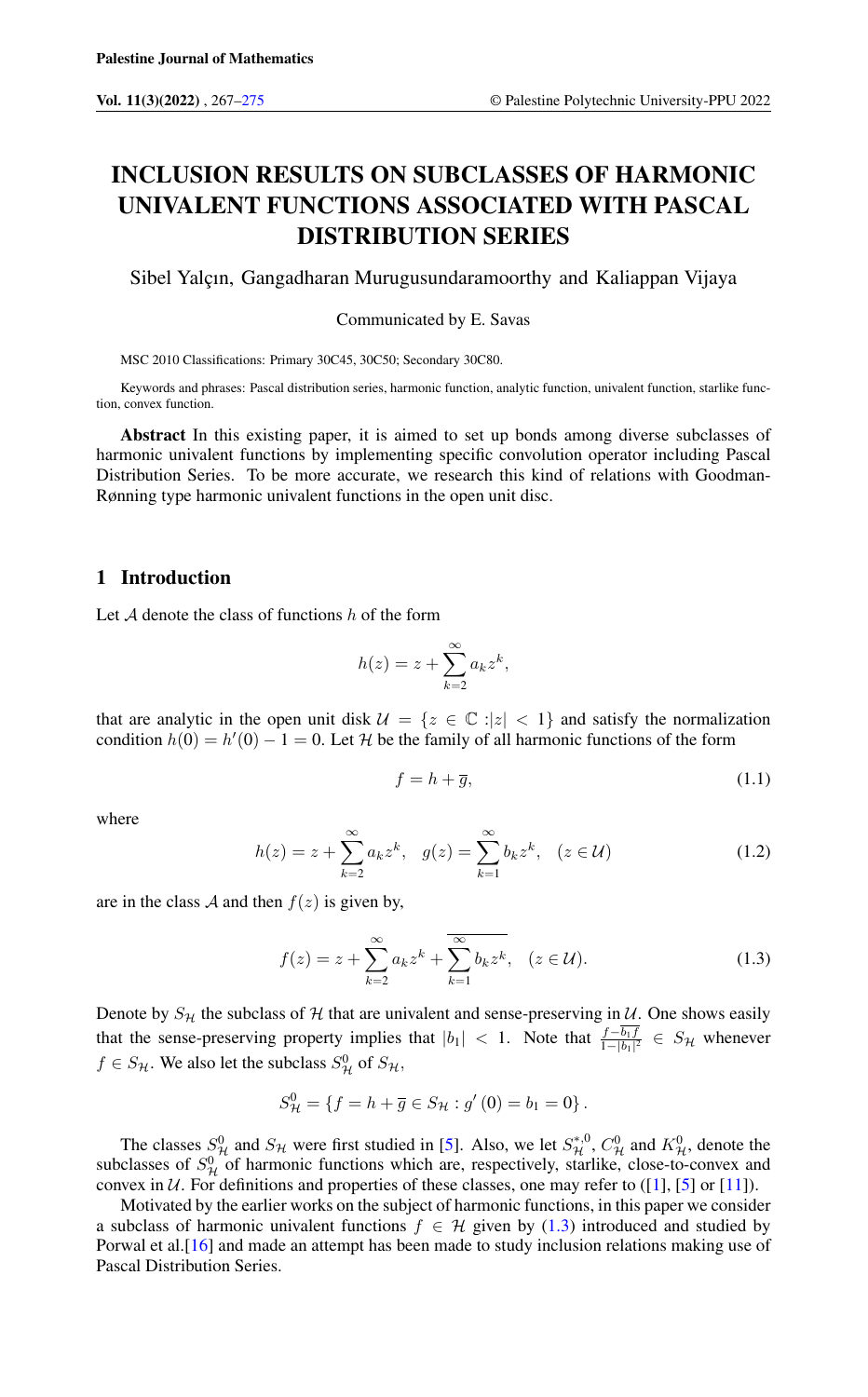# 2 The Class  $\mathcal{G}_{\mathcal{H}}(\lambda,\alpha,\gamma)$

For  $0 \le \lambda \le 1$ ,  $0 \le \gamma < 1$  and  $\alpha \in \mathbb{R}$ , we let,  $\mathcal{G}_{\mathcal{H}}(\lambda, \alpha, \gamma)$  a new subclass of H, consist of all functions of the form  $(1.3)$  satisfying the condition

$$
\Re\left((1+e^{i\alpha})\frac{zf'(z)}{(1-\lambda)z'+\lambda f(z)}-e^{i\alpha}\right)>\gamma\tag{2.1}
$$

where

$$
z' = \frac{\partial}{\partial \theta} (z = re^{i\theta}), \ f'(z) = \frac{\partial}{\partial \theta} f(re^{i\theta}).
$$

Equivalently, we have,

$$
\Re\left((1+e^{i\alpha})\frac{z(h(z))'-\overline{z(g(z))'}}{(1-\lambda)z+\lambda[h(z)+\overline{g(z)}]}-e^{i\alpha}\right)>\gamma,(z\in\mathcal{U}).
$$
\n(2.2)

<span id="page-1-2"></span>**Example 2.1.** For  $\lambda = 0$ ,  $0 \le \gamma < 1$ , we define a new class  $\mathcal{G}_{\mathcal{H}}(0, \alpha, \gamma) \equiv \mathcal{N}_{\mathcal{H}}(\alpha, \gamma)$  satisfying the analytic criteria

$$
\Re\left((1+e^{i\alpha})\frac{zf'(z)}{z'}-e^{i\alpha}\right)>\gamma,\ \alpha\in\mathbb{R}.\tag{2.3}
$$

Equivalently,

$$
\Re\left((1+e^{i\alpha})\frac{z(h(z))'-\overline{z(g(z))'}}{z}-e^{i\alpha}\right)>\gamma, \ (z\in\mathcal{U}).\tag{2.4}
$$

<span id="page-1-3"></span>**Example 2.2.** ([\[17\]](#page-8-3))For  $\lambda = 1$ ,  $0 \le \gamma < 1$ , we define a new class  $\mathcal{G}_{\mathcal{H}}(1, \alpha, \gamma) \equiv \mathcal{R}_{\mathcal{H}}(\alpha, \gamma)$ satisfying the analytic criteria

$$
\Re\left((1+e^{i\alpha})\frac{zf'(z)}{f(z)}-e^{i\alpha}\right)>\gamma,\ \alpha\in\mathbb{R}.\tag{2.5}
$$

Equivalently,

$$
\Re\left((1+e^{i\alpha})\frac{z(h(z))'-\overline{z(g(z))'}}{h(z)+\overline{g(z)}}-e^{i\alpha}\right)>\gamma, \ (z\in\mathcal{U}).
$$
\n(2.6)

Also let,

- (i)  $\mathcal{GV}_{\mathcal{H}}(\lambda,\alpha,\gamma)=\mathcal{G}_{\mathcal{H}}(\lambda,\alpha,\gamma)\cap\mathcal{T}_{\mathcal{H}}$
- (ii)  $\mathcal{RV}_{\mathcal{H}}(\alpha, \gamma) = \mathcal{R}_{\mathcal{H}}(\alpha, \gamma) \cap \mathcal{T}_{\mathcal{H}}$
- (iii)  $\mathcal{NV}_{\mathcal{H}}(\alpha, \gamma) = \mathcal{N}_{\mathcal{H}}(\alpha, \gamma) \cap \mathcal{T}_{\mathcal{H}}$

where  $\mathcal{T}_{\mathcal{H}}$  the subclass of H consisting of harmonic functions  $f = h + \overline{g}$  of the form

<span id="page-1-1"></span>
$$
f(z) = z - \sum_{k=2}^{\infty} |a_k| z^k + \sum_{k=1}^{\infty} |b_k| \overline{z^k}.
$$
 (2.7)

We recall, a sufficient coefficient condition for harmonic functions in  $\mathcal{G}_{\mathcal{H}}(\lambda, \alpha, \gamma)$ .

<span id="page-1-0"></span>**Theorem 2.3.** *([\[16\]](#page-8-2)) Let*  $f = h + \overline{g}$  *be given by [\(1.3\)](#page-0-0). If* 

$$
\sum_{k=2}^{\infty} \frac{2k - \lambda(1+\gamma)}{1-\gamma} |a_k| + \sum_{k=1}^{\infty} \frac{2k + \lambda(1+\gamma)}{1-\gamma} |b_k| \le 1,
$$
 (2.8)

*where*  $a_1 = 1$  *and*  $0 \leq \gamma < 1$ *, then*  $f \in \mathcal{G}_H(\lambda, \alpha, \gamma)$ *.* 

**Theorem 2.4.** *([\[16\]](#page-8-2))* For  $a_1 = 1$  and  $0 \le \gamma < 1$ ,  $f = h + \overline{g} \in \mathcal{GV}_{\mathcal{H}}(\lambda, \alpha, \gamma)$  *if and only if* 

$$
\sum_{k=2}^{\infty} \frac{2k - \lambda(1+\gamma)}{1-\gamma} |a_k| + \sum_{k=1}^{\infty} \frac{2k + \lambda(1+\gamma)}{1-\gamma} |b_k| \le 1.
$$
 (2.9)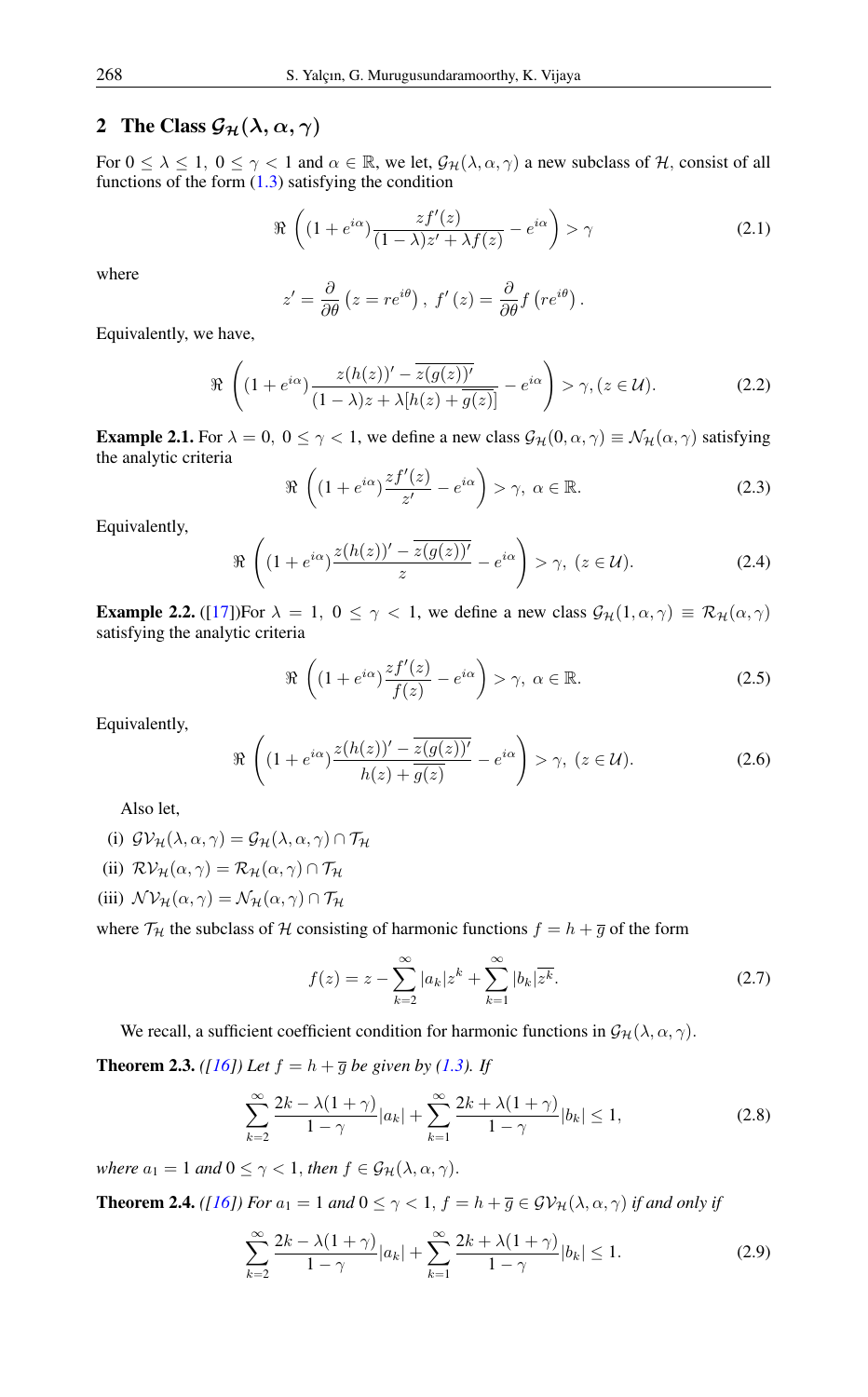**Theorem 2.5.** *For*  $a_1 = 1$  *and*  $0 \le \gamma < 1$ ,  $f \in \mathcal{NV}_{\mathcal{H}}(\alpha, \gamma)$  *if and only if* 

$$
\sum_{k=2}^{\infty} \frac{2k}{1-\gamma} |a_k| + \sum_{k=1}^{\infty} \frac{2k}{1-\gamma} |b_k| \le 1.
$$
 (2.10)

**Theorem 2.6.** *([\[17\]](#page-8-3))* For  $a_1 = 1$  and  $0 \le \gamma < 1$ ,  $f = h + \overline{g} \in \mathcal{RV}_{\mathcal{H}}(\alpha, \gamma)$  *if and only if* 

$$
\sum_{k=2}^{\infty} \frac{2k-1-\gamma}{1-\gamma} |a_k| + \sum_{k=1}^{\infty} \frac{2k+1+\gamma}{1-\gamma} |b_k| \le 1.
$$
 (2.11)

Further, we recall the following Remarks:

<span id="page-2-0"></span>**Remark 2.7.** In [\[16\]](#page-8-2), it is also shown that  $f \in \mathcal{GV}_{\mathcal{H}}(\lambda, \alpha, \gamma)$  if and only if

$$
|a_k| \le \frac{1 - \gamma}{2k - \lambda(1 + \gamma)}, \quad k \ge 2,
$$
  

$$
|b_k| \le \frac{1 - \gamma}{2k + \lambda(1 + \gamma)}, \quad k \ge 1.
$$

Accepting  $\lambda = 0$ , it is expressed as follows.

**Remark 2.8.**  $f \in \mathcal{NV}_{\mathcal{H}}(\alpha, \gamma)$  if and only if  $|a_k| \leq \frac{1-\gamma}{2k}$  and  $|b_k| \leq \frac{1-\gamma}{2k}$ ,  $k \geq 2$ .

By taking  $\lambda = 1$  we state the following.

**Remark 2.9.** ([\[17\]](#page-8-3))  $f \in \mathcal{RV}_{\mathcal{H}}(\alpha, \gamma)$  if and only if  $|a_k| \leq \frac{1-\gamma}{2k-1-\gamma}$  and  $|b_k| \leq \frac{1-\gamma}{2k+1+\gamma}$ ,  $k \geq 2$ .

# 3 Applications to Pascal Distribution Series

The Pascal distribution series is a current subject of study in Geometric Function Theory (e.g., see, [\[6\]](#page-8-4), [\[7\]](#page-8-5), [\[8\]](#page-8-6), [\[9\]](#page-8-7), [\[10\]](#page-8-8)). Taking into account the consequences on relations between various subclasses of analytic and harmonic univalent functions by using hypergeometric functions (see [\[2\]](#page-7-2), [\[3\]](#page-7-3), [\[4\]](#page-8-9), [\[12\]](#page-8-10), [\[13\]](#page-8-11), [\[14\]](#page-8-12), [\[15\]](#page-8-13) and [\[18\]](#page-8-14)), we establish a number of relations between the classes  $\mathcal{G}_{\mathcal{H}}^0(\lambda,\alpha,\gamma)$ ,  $K_{\mathcal{H}}^0$ ,  $S_{\mathcal{H}}^{*,0}$ , and  $\mathcal{N}_{\mathcal{H}}^0(\alpha,\gamma)$  by applying the convolution operator  $P_{p,q}^{r,s}$  associated with Pascal distribution series are built.

Let us consider a non-negative discrete random variable  $X$  with a Pascal probability generating function

$$
P(\mathcal{X} = k) = {k + r - 1 \choose r - 1} p^{k} (1 - p)^{r}, \quad k \in \{0, 1, 2, 3, ...\}
$$

where  $p, r$  are named as the parameters.

Currently, a power series whose coefficients are probabilities of the Pascal distribution are introduced

$$
P_p^r(z) = z + \sum_{k=2}^{\infty} {k+r-2 \choose r-1} p^{k-1} (1-p)^r z^k, \quad (r \ge 1, 0 \le p \le 1, z \in \mathcal{U}). \tag{3.1}
$$

Pay attention to, when the ratio test is utilized, it is deduced that the radius of convergence of the above power series is infinity. In the conclusion, the formulas used are as follows

$$
\sum_{k=0}^{\infty} {k+r-1 \choose r-1} p^k = \frac{1}{(1-p)^r}, \quad \sum_{k=0}^{\infty} {k+r-2 \choose r-2} p^k = \frac{1}{(1-p)^{r-1}},
$$
  

$$
\sum_{k=0}^{\infty} {k+r \choose r} p^k = \frac{1}{(1-p)^{r+1}}, \quad \sum_{k=0}^{\infty} {k+r+1 \choose r+1} p^k = \frac{1}{(1-p)^{r+2}}, \ |p| < 1.
$$

Further, throughout this paper unless otherwise stated we let  $r \geq 1$  and  $0 \leq p < 1$ .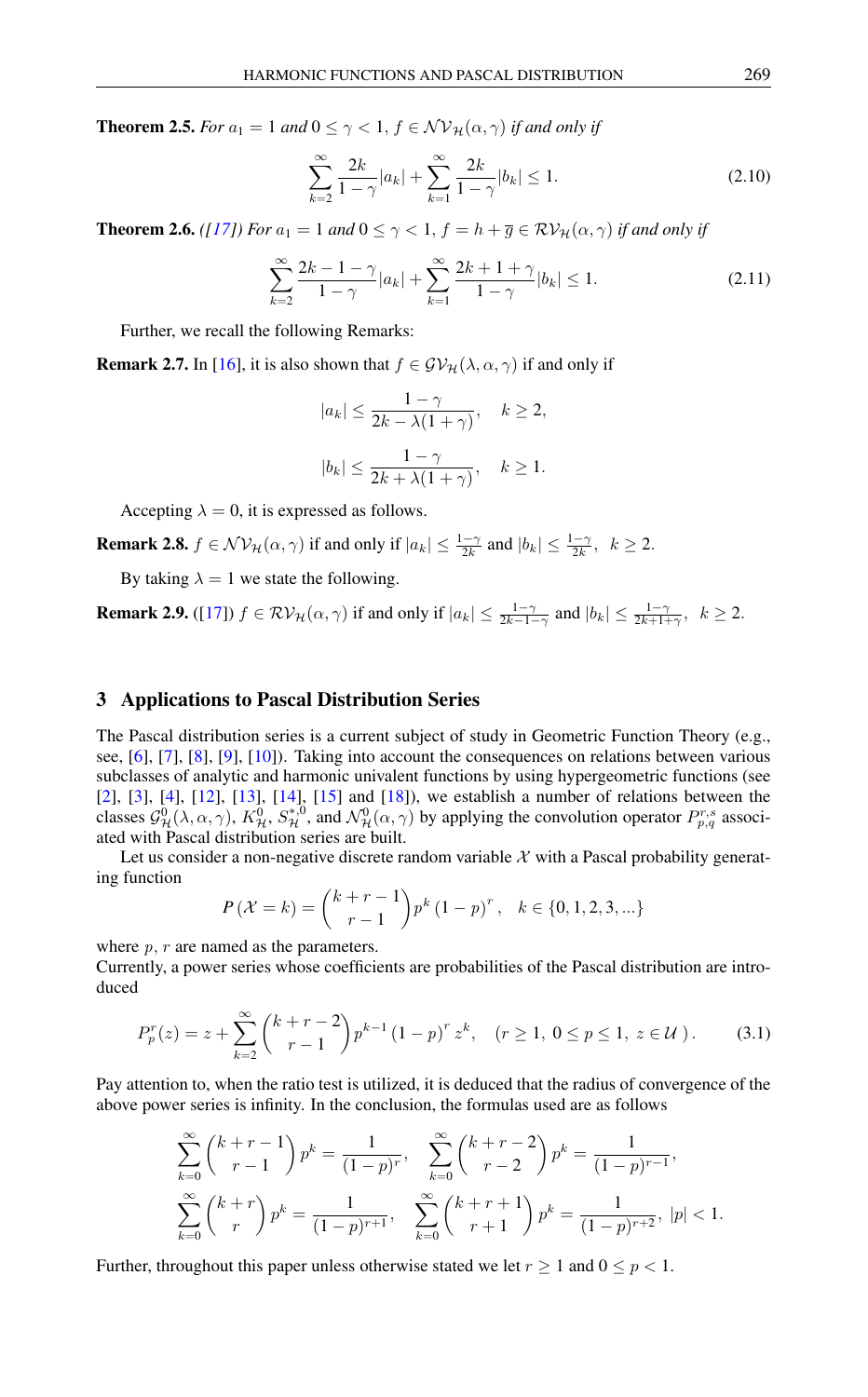Now, for  $r, s \ge 1$  and  $0 \le p, q < 1$ , the operator is being introduced

$$
P_{p,q}^{r,s}(f)(z) = P_p^r(z) * h(z) + \overline{P_q^s(z) * g(z)} = H(z) + \overline{G(z)}
$$

where

<span id="page-3-0"></span>
$$
H(z) = z + \sum_{k=2}^{\infty} {k+r-2 \choose r-1} p^{k-1} (1-p)^r a_k z^k
$$
  
\n
$$
G(z) = b_1 z + \sum_{k=2}^{\infty} {k+s-2 \choose s-1} q^{k-1} (1-q)^s b_k z^k
$$
\n(3.2)

and "∗" represents the convolution (or Hadamard product) of power series.

To be able to build relations between harmonic convex functions and Goodman-Rønning-type harmonic univalent functions, the following conclusions are needed :

**Lemma 3.1.** *([\[9\]](#page-8-7)) Let*  $r, s \ge 1$  *and*  $0 \le p, q \le 1$ *. Also, let*  $f = h + \overline{q} \in H$  *is given by* [\(1.3\)](#page-0-0)*. If the inequalities*

$$
\sum_{k=2}^{\infty} |a_k| + \sum_{k=1}^{\infty} |b_k| \le 1, \ \ (|b_1| < 1) \tag{3.3}
$$

*and*

$$
(1-p)^{r} + (1-q)^{s} \ge 1 + |b_1| + \frac{rp}{1-p} + \frac{sq}{1-q}
$$
 (3.4)

*are hold, then*  $P_{p,q}^{r,s}(f) \in \mathcal{SH}^*$ .

<span id="page-3-1"></span>**Lemma 3.2.** *(*[\[5\]](#page-8-0), [\[11\]](#page-8-1)) If  $f = h + \overline{g} \in K_H^0$  where h and g are given by [\(1.2\)](#page-0-1) with  $b_1 = 0$ , then

$$
|a_k| \le \frac{k+1}{2}
$$
,  $|b_k| \le \frac{k-1}{2}$ ,  $k \ge 2$ .

<span id="page-3-2"></span>**Theorem 3.3.** *Let*  $0 \le \alpha < 1$ ,  $r, s \ge 1$  *and*  $0 \le p, q < 1$ *. If the inequality* 

$$
\frac{r(r+1) p^2}{(1-p)^2} + \frac{\left(4 - \frac{\lambda}{2}(1+\gamma)\right) rp}{1-p} + 2\left(1 - \frac{\lambda}{2}(1+\gamma)\right) \left[1 - (1-p)^r\right] + \frac{s\left(s+1\right) q^2}{\left(1-q\right)^2} + \frac{\left(2 + \frac{\lambda}{2}(1+\gamma)\right) sq}{1-q} \le 1-\gamma
$$
\n(3.5)

*is satisfied then*  $P_{p,q}^{r,s}\left(K_{\mathcal{H}}^{0}\right) \subset \mathcal{G}_{\mathcal{H}}^{0}(\lambda,\alpha,\gamma).$ 

**Proof.** Let  $f = h + \overline{g} \in K_H^0$  where h and g are of the form [\(1.2\)](#page-0-1) with  $b_1 = 0$ . We need to show that  $P_{p,q}^{r,s}(f) = H + \overline{G} \in \mathcal{G}_{\mathcal{H}}^{0}(\lambda,\alpha,\gamma)$ , where H and G defined by [\(3.2\)](#page-3-0) with  $B_1 = 0$  are analytic functions in  $U$ . In view of Theorem [2.3,](#page-1-0) we need to prove that

$$
\Phi_1 = \sum_{k=2}^{\infty} \left[ 2k - \lambda (1 + \gamma) \right] \left| \binom{k+r-2}{r-1} (1-p)^r p^{k-1} a_k \right|
$$
  
+ 
$$
\sum_{k=2}^{\infty} \left[ 2k + \lambda (1 + \gamma) \right] \left| \binom{k+s-2}{s-1} q^{k-1} (1-q)^s b_k \right| \le 1 - \gamma.
$$

Considering Lemma [3.2,](#page-3-1) we get

$$
\Phi_1 \leq \frac{1}{2} \left\{ \sum_{k=2}^{\infty} \left[ 2k - \lambda(1+\gamma) \right] (k+1) \binom{k+r-2}{r-1} (1-p)^r p^{k-1} + \sum_{k=2}^{\infty} \left[ 2k + \lambda(1+\gamma) \right] (k-1) \binom{k+s-2}{s-1} (1-q)^s q^{k-1} \right\}
$$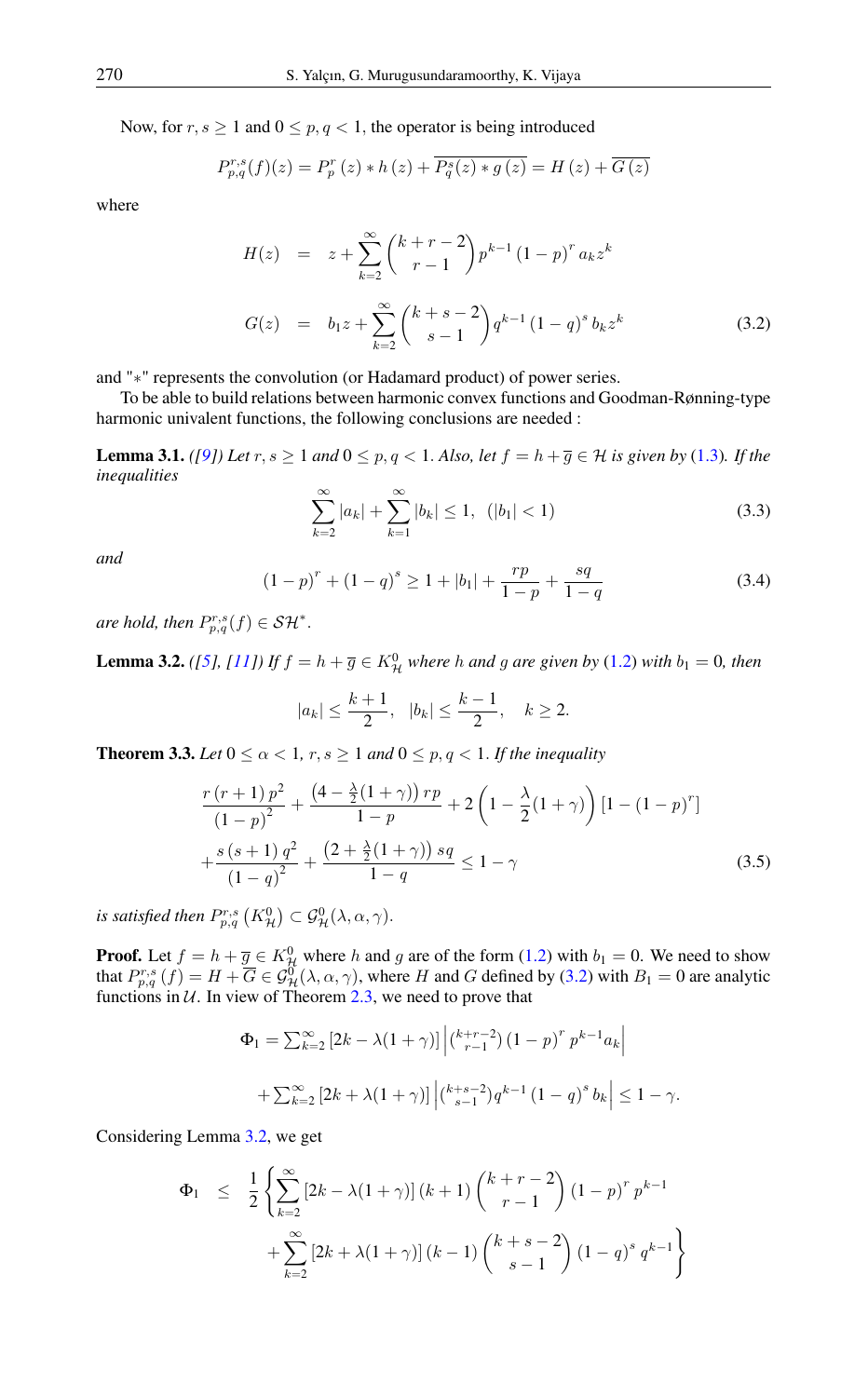$$
= \sum_{k=2}^{\infty} \left(k - \frac{\lambda}{2}(1+\gamma)\right)(k+1)\binom{k+r-2}{r-1}(1-p)^{r}p^{k-1} + \sum_{k=2}^{\infty} \left(k + \frac{\lambda}{2}(1+\gamma)\right)(k-1)\binom{k+s-2}{s-1}(1-q)^{s}q^{k-1} = \sum_{k=2}^{\infty} \left[(k-1)(k-2) + \left(4 - \frac{\lambda}{2}(1+\gamma)\right)(k-1)\right]\binom{k+r-2}{r-1}(1-p)^{r}p^{k-1} + \sum_{k=2}^{\infty} 2\left(1 - \frac{\lambda}{2}(1+\gamma)\right)\binom{k+r-2}{r-1}(1-p)^{r}p^{k-1} + \sum_{k=2}^{\infty} \left[(k-1)(k-2) + \left(2 + \frac{\lambda}{2}(1+\gamma)\right)(k-1)\right]\binom{k+s-2}{s-1}(1-q)^{s}q^{k-1} = r(r+1)p^{2}(1-p)^{r} \sum_{k=3}^{\infty} \binom{k+r-2}{r+1}p^{k-3} + \left(4 - \frac{\lambda}{2}(1+\gamma)\right)rp(1-p)^{r} \sum_{k=2}^{\infty} \binom{k+r-2}{r-1}p^{k-2} + 2\left(1 - \frac{\lambda}{2}(1+\gamma)\right)(1-p)^{r} \sum_{k=2}^{\infty} \binom{k+r-2}{r-1}p^{k-2} + s(s+1)q^{2}(1-q)^{s} \sum_{k=3}^{\infty} \binom{k+s-2}{s+1}q^{k-3} + \left(2 + \frac{\lambda}{2}(1+\gamma)\right)sq(1-q)^{s} \sum_{k=3}^{\infty} \binom{k+s-2}{s}q^{k-2}
$$

$$
= r(r+1) p^{2} (1-p)^{r} \sum_{k=0}^{\infty} {k+r+1 \choose r+1} p^{k} + \left(4 - \frac{\lambda}{2} (1+\gamma)\right) r p (1-p)^{r} \sum_{k=0}^{\infty} {k+r \choose r} p^{k}
$$
  
+2\left(1 - \frac{\lambda}{2} (1+\gamma)\right) (1-p)^{r} \sum\_{k=0}^{\infty} {k+r-1 \choose r-1} p^{k} - 2 (1-\alpha) (1-p)^{r}  
+s(s+1) q^{2} (1-q)^{s} \sum\_{k=0}^{\infty} {k+s+1 \choose s+1} q^{k} + \left(2 + \frac{\lambda}{2} (1+\gamma)\right) s q (1-q)^{s} \sum\_{k=0}^{\infty} {k+s \choose s} q^{k}  
= \frac{r(r+1) p^{2}}{(1-p)^{2}} + \frac{(4 - \frac{\lambda}{2} (1+\gamma)) rp}{1-p} + 2 \left(1 - \frac{\lambda}{2} (1+\gamma)\right) [1 - (1-p)^{r}]  
+ \frac{s(s+1) q^{2}}{(1-q)^{2}} + \frac{(2 + \frac{\lambda}{2} (1+\gamma)) sq}{1-q}.

The last expression is bounded above by  $(1 - \gamma)$  by the given condition. Thus the proof of The-orem [3.3](#page-3-2) is complete.  $\Box$ 

Analogous to Theorem [3.3,](#page-3-2) we next find conditions of the class  $S_{\cal H}^{*,0}$ , with  $\mathcal{G}_{\cal H}^0(\lambda,\alpha,\gamma)$ . How-ever, we first need the following result, which may be found in [\[10\]](#page-8-8), [\[11\]](#page-8-1).

<span id="page-4-0"></span>**Lemma 3.4.** If  $f = h + \overline{g} \in S_{\mathcal{H}}^{*,0}$  where h and g are given by [\(1.2\)](#page-0-1) with  $b_1 = 0$ , then

$$
|a_k| \le \frac{(2k+1)(k+1)}{6}, \quad |b_k| \le \frac{(2k-1)(k-1)}{6}.
$$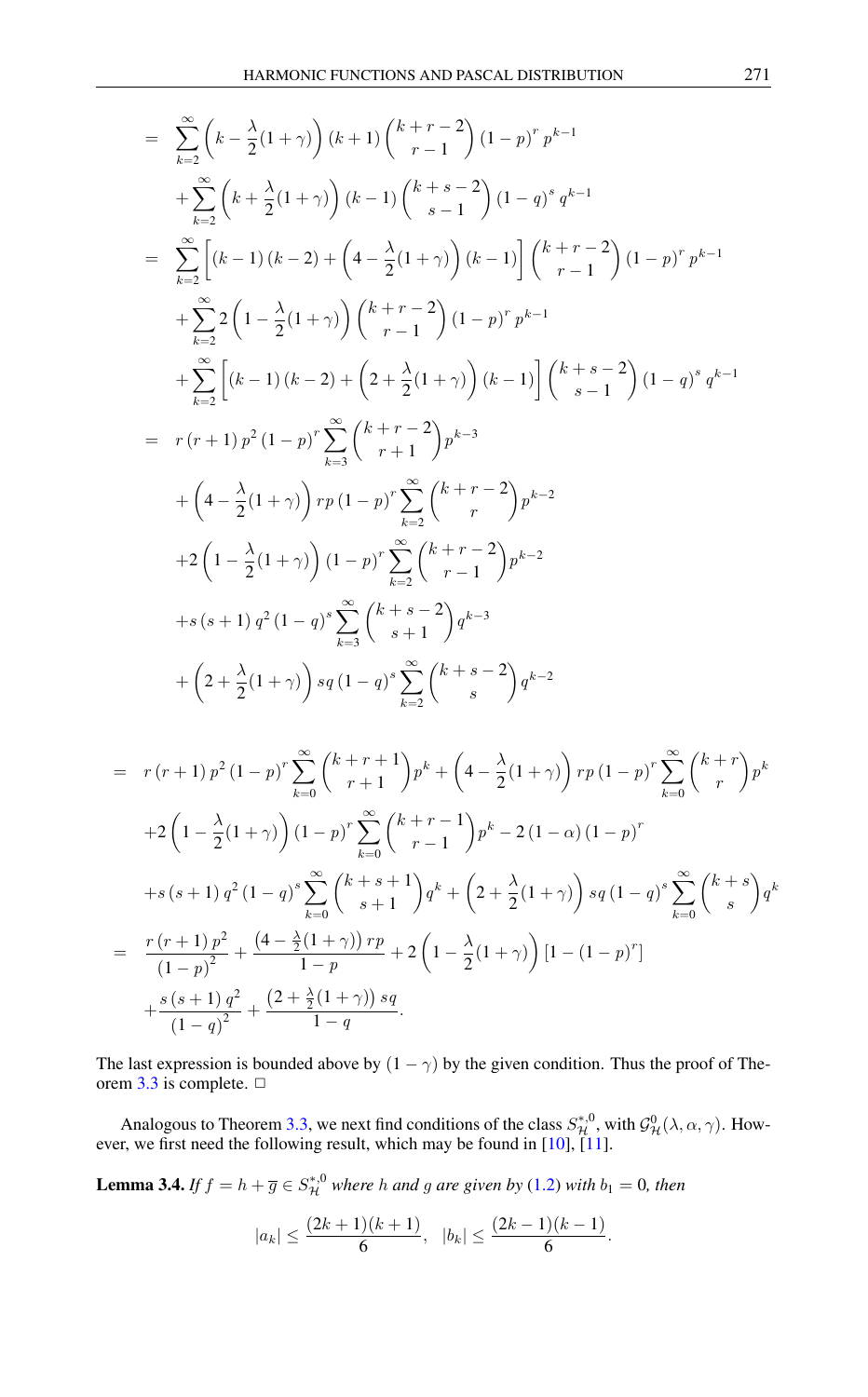**Theorem 3.5.** *Suppose*  $0 \le \alpha < 1$ ,  $r, s \ge 1$  *and*  $0 \le p, q < 1$ *. If the inequality* 

$$
\frac{2r(r+1)(r+2) p^3}{(1-p)^3} + \frac{(15 - \lambda(1+\gamma)) r(r+1) p^2}{(1-p)^2}
$$

$$
+ \frac{(24 - \frac{9\lambda}{2}(1+\gamma)) rp}{1-p} + 6\left(1 - \frac{\lambda}{2}(1+\gamma)\right)\left[1 - (1-p)^r\right]
$$

$$
+ \frac{2s(s+1)(s+2) q^3}{(1-q)^3} + \frac{(9 + \lambda(1+\gamma)) s(s+1) q^2}{(1-q)^2}
$$

$$
+ \frac{(6 + \frac{3\lambda}{2}(1+\gamma)) sq}{1-q} \le 3(1-\gamma)
$$

is hold then then  $P_{p,q}^{r,s}(S^{*,0}_{\mathcal{H}}) \subset \mathcal{G}^0_{\mathcal{H}}(\lambda,\alpha,\gamma).$ 

**Proof.** Let  $f = h + \underline{\overline{g}} \in S_{\mathcal{H}}^{*,0}$  where h and g are given by [\(1.2\)](#page-0-1) with  $b_1 = 0$ . We need to show that  $P_{p,q}^{r,s}(f) = H + \overline{G} \in \mathcal{G}_{\mathcal{H}}^{0}(\lambda,\alpha,\gamma)$ , where H and G defined by [\(3.2\)](#page-3-0) with  $B_1 = 0$  are analytic functions in  $U$ . In view of Theorem [2.3,](#page-1-0) it is enough to show that

$$
\Phi_2 = \sum_{k=2}^{\infty} \left[ 2k - \lambda (1 + \gamma) \right] \binom{k+r-2}{r-1} (1-p)^r p^{k-1} |a_k| + \sum_{k=2}^{\infty} \left[ 2k + \lambda (1 + \gamma) \right] \binom{k+s-2}{s-1} (1-q)^s q^{k-1} |b_k| \le 1 - \gamma.
$$

In view of Lemma [3.4,](#page-4-0) we have

$$
\Phi_2 \leq \frac{1}{3} \left\{ \sum_{k=2}^{\infty} \left( k - \frac{\lambda}{2} (1 + \gamma) \right) (2k+1) (k+1) \binom{k+r-2}{r-1} (1-p)^r p^{k-1} + \sum_{k=2}^{\infty} \left( k + \frac{\lambda}{2} (1 + \gamma) \right) (2k-1) (k-1) \binom{k+s-2}{s-1} (1-q)^s q^{k-1} \right\}
$$

$$
= \frac{1}{3} \left\{ 2 \sum_{k=2}^{\infty} {k+r-2 \choose r-1} (k-1) (k-2) (k-3) (1-p)^r p^{k-1} \right.+ (15 - \lambda(1+\gamma)) \sum_{k=2}^{\infty} {k+r-2 \choose r-1} (k-1) (k-2) (1-p)^r p^{k-1} + \left( 24 - \frac{9\lambda}{2} (1+\gamma) \right) \sum_{k=2}^{\infty} {k+r-2 \choose r-1} (k-1) (1-p)^r p^{k-1} + 6 \left( 1 - \frac{\lambda}{2} (1+\gamma) \right) \sum_{k=2}^{\infty} {k+r-2 \choose r-1} (1-p)^r p^{k-1} + 2 \sum_{k=2}^{\infty} {k+s-2 \choose s-1} (k-1) (k-2) (k-3) (1-q)^s q^{k-1} + (9 + \lambda(1+\gamma)) \sum_{k=2}^{\infty} {k+s-2 \choose s-1} (k-1) (k-2) (1-q)^s q^{k-1} + \left( 6 + \frac{3\lambda}{2} (1+\gamma) \right) \sum_{k=2}^{\infty} {k+s-2 \choose s-1} (k-1) (1-q)^s q^{k-1}
$$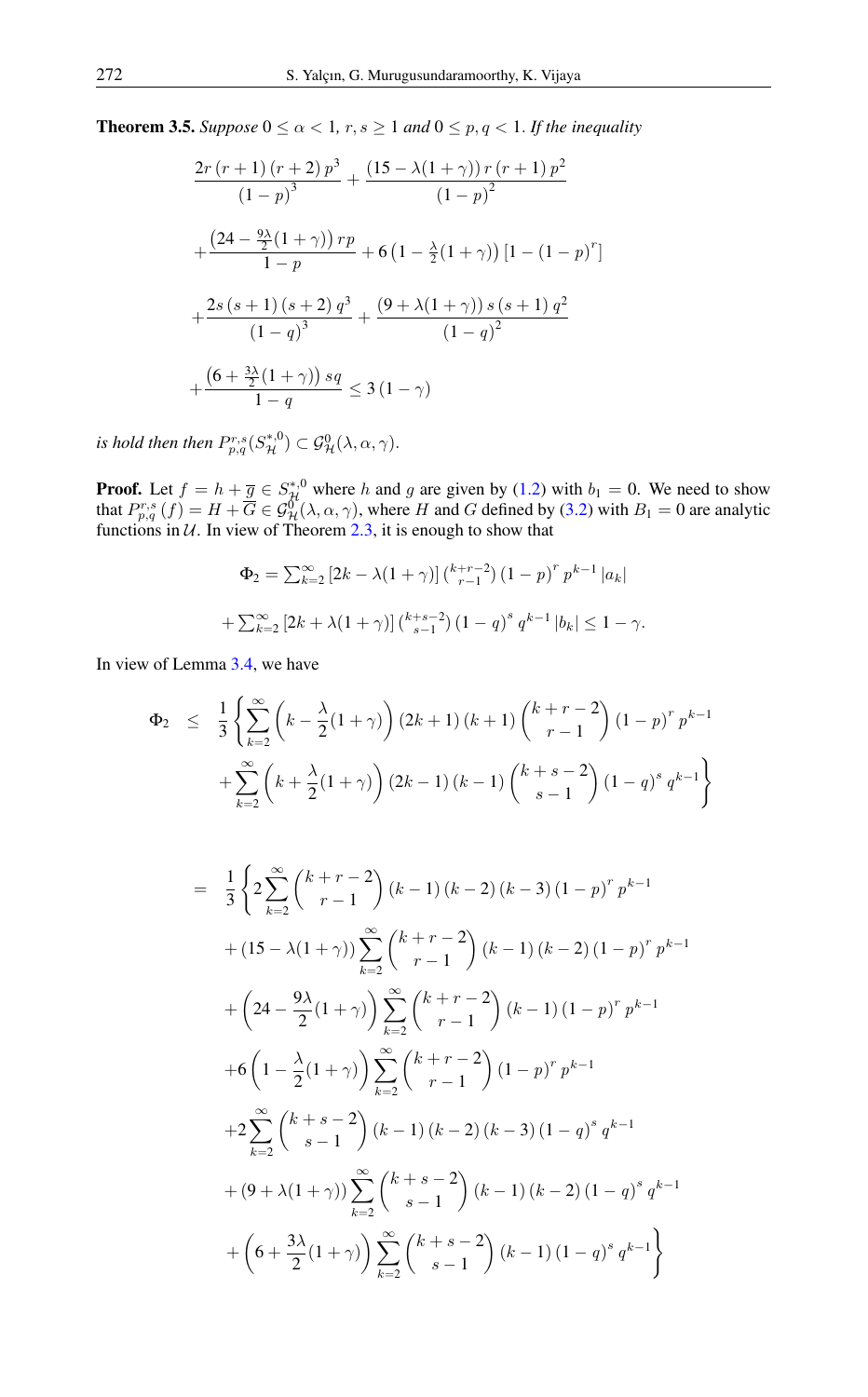$$
= \frac{1}{3} \left\{ 2r (r+1) (r+2) p^{3} (1-p)^{r} \sum_{k=4}^{\infty} {k+r-2 \choose r+2} p^{k-4} \right\}
$$
  
+  $(15 - \lambda(1+\gamma)) r (r+1) p^{2} (1-p)^{r} \sum_{k=3}^{\infty} {k+r-2 \choose r+1} p^{k-3}$   
+  $\left( 24 - \frac{9\lambda}{2} (1+\gamma) \right) rp (1-p)^{r} \sum_{k=2}^{\infty} {k+r-2 \choose r} p^{k-2}$   
+  $6 \left( 1 - \frac{\lambda}{2} (1+\gamma) \right) \sum_{k=2}^{\infty} {k+r-2 \choose r-1} (1-p)^{r} p^{k-1}$   
+  $2s (s+1) (s+2) q^{3} (1-q)^{s} \sum_{k=4}^{\infty} {k+s-2 \choose s+2} q^{k-4}$   
+  $(9 + \lambda(1+\gamma)) s (s+1) q^{2} (1-q)^{s} \sum_{k=3}^{\infty} {k+s-2 \choose s+1} q^{k-3}$   
+  $\left( 6 + \frac{3\lambda}{2} (1+\gamma) \right) sq (1-q)^{s} \sum_{k=2}^{\infty} {k+s-2 \choose s} q^{k-2}$   
 $\frac{1}{3} \left\{ 2r (r+1) (r+2) p^{3} (1-p)^{r} \sum_{k=0}^{\infty} {k+r+2 \choose r+2} p^{k} + (15 - \lambda(1+\gamma)) r (r+1) p^{2} (1-p)^{r} \sum_{k=0}^{\infty} {k+r+1 \choose r+1} p^{k} \right\}$ 

=

+ 
$$
\left(24 - \frac{9\lambda}{2}(1+\gamma)\right)rp(1-p)^{r}\sum_{k=0}^{\infty} {k+r \choose r}p^{k}
$$
  
+  $6\left(1 - \frac{\lambda}{2}(1+\gamma)\right)(1-p)^{r}\sum_{k=0}^{\infty} {k+r-1 \choose r-1}p^{k} - 6\left(1 - \frac{\lambda}{2}(1+\gamma)\right)(1-p)^{r}$   
+  $2s(s+1)(s+2)q^{3}(1-q)^{s}\sum_{k=0}^{\infty} {k+s+2 \choose s+2}q^{k}$   
+  $(9+\lambda(1+\gamma))s(s+1)q^{2}(1-q)^{s}\sum_{k=0}^{\infty} {k+s+1 \choose s+1}q^{k}$   
+  $\left(6 + \frac{3\lambda}{2}(1+\gamma)\right)sq(1-q)^{s}\sum_{k=0}^{\infty} {k+s \choose s}q^{k}$   
=  $\frac{1}{3}\left\{\frac{2r(r+1)(r+2)p^{3}}{(1-p)^{3}} + \frac{(15-\lambda(1+\gamma))r(r+1)p^{2}}{(1-p)^{2}} + \frac{(24-\frac{9\lambda}{2}(1+\gamma))rp}{1-p} + 6\left(1 - \frac{\lambda}{2}(1+\gamma)\right)[1 - (1-p)^{r}] \right\}$ 

$$
+\frac{2s(s+1)(s+2) q^3}{(1-q)^3} + \frac{(9+\lambda(1+\gamma)) s (s+1) q^2}{(1-q)^2} + \frac{(6+\frac{3\lambda}{2}(1+\gamma)) s q}{1-q}
$$
  
 
$$
\leq 1-\gamma
$$

by the given condition. Now  $\Phi_2 \leq 1 - \gamma$  follows from the given condition.  $\Box$ 

In the next theorem, we establish connections between  $\mathcal{GV}_{\mathcal{H}}(\lambda,\alpha,\gamma)$  and  $\mathcal{GV}_{\mathcal{H}}(\lambda,\alpha,\gamma)$ .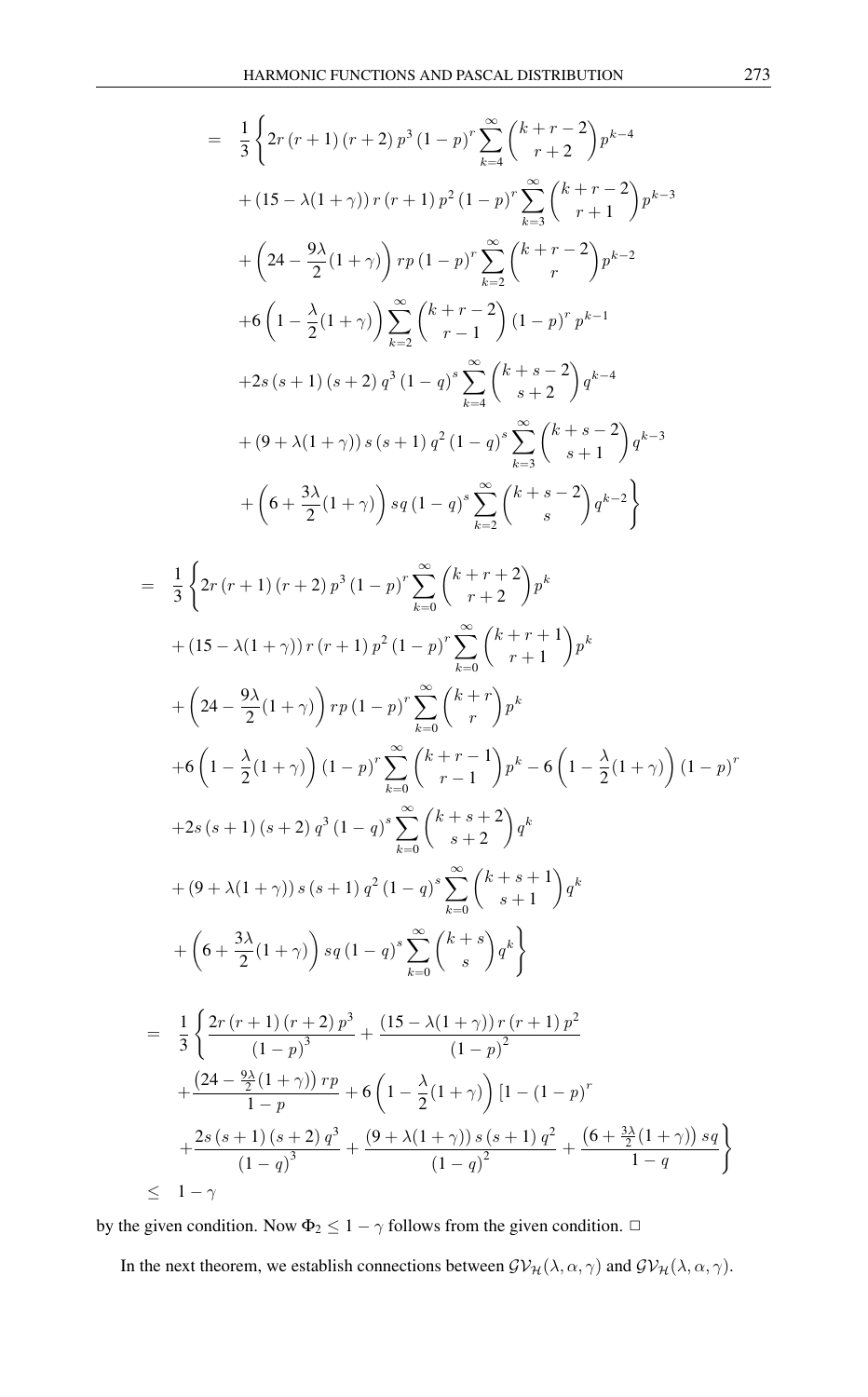**Theorem 3.6.** *Let*  $0 \le \gamma < 1$ ,  $r, s \ge 1$  *and*  $0 \le p, q < 1$ . *If the inequality* 

$$
(1-p)^{r} + (1-q)^{s} \ge 1 + \frac{(2+\lambda(1+\gamma))|b_1|}{1-\gamma}
$$
\n(3.6)

*is satisfied, then*  $P_{p,q}^{r,s}\left(\mathcal{G}\mathcal{V}_{\mathcal{H}}(\lambda,\alpha,\gamma)\right) \subset \mathcal{G}\mathcal{V}_{\mathcal{H}}(\lambda,\alpha,\gamma).$ 

**Proof.** Suppose  $f = h + \overline{g} \in \mathcal{GV}_{\mathcal{H}}(\lambda, \alpha, \gamma)$  where h and g are provided by [\(2.7\)](#page-1-1). We need to prove that the function

$$
P_{p,q}^{r,s}(f)(z) = z - \sum_{k=2}^{\infty} {k+r-2 \choose r-1} (1-p)^r p^{k-1} |a_k| z^k
$$
  
+  $|b_1| \overline{z} + \sum_{k=2}^{\infty} {k+s-2 \choose s-1} (1-q)^s q^{k-1} |b_k| \overline{z}^k$ 

is in  $\mathcal{GV}_{\mathcal{H}}(\lambda,\alpha,\gamma)$  if  $\Phi_3 \leq 1-\alpha$ , where

$$
\Phi_3 = \sum_{k=2}^{\infty} (2k - \lambda(1+\gamma)) \binom{k+r-2}{r-1} (1-p)^r p^{k-1} |a_k| + (2 + \lambda(1+\gamma)) |b_1| + \sum_{k=2}^{\infty} (2k + \lambda(1+\gamma)) \binom{k+s-2}{s-1} (1-q)^s q^{k-1} |b_k|.
$$

By Remark [2.7,](#page-2-0) we have

$$
\Phi_3 \le (1-\gamma) \left\{ \sum_{k=2}^{\infty} {k+r-2 \choose r-1} (1-p)^r p^{k-1} \right\}
$$
  
+ 
$$
\sum_{k=2}^{\infty} {k+s-2 \choose s-1} (1-q)^s q^{k-1} + (2+\lambda(1+\gamma)) |b_1|
$$
  
= 
$$
(1-\gamma) \left\{ (1-p)^r \sum_{k=0}^{\infty} {k+r-1 \choose r-1} p^k - (1-p)^r \right\}
$$
  
+ 
$$
(1-q)^s \sum_{k=0}^{\infty} {k+s-1 \choose s-1} q^k - (1-q)^s \right\} + (2+\lambda(1+\gamma)) |b_1|
$$
  
= 
$$
(1-\gamma) \left\{ 2 - (1-p)^r - (1-q)^s \right\} + (2+\lambda(1+\gamma)) |b_1|
$$
  
\$\leq 1-\gamma\$

by the given condition and thus the proof of the theorem is complete.  $\Box$ 

**Remark 3.7.** By suitably specializing the parameter  $\lambda$ , one can deduce the results for the subclasses  $\mathcal{NV}_{\mathcal{H}}(\alpha, \gamma)$  and  $f \in \mathcal{RV}_{\mathcal{H}}(\alpha, \gamma)$  which are defined, respectively, in Example [2.1](#page-1-2) and [2.2](#page-1-3) and associated with the Pascal distribution series. The details involved may be given as a practice for the reader willing.

## <span id="page-7-0"></span>References

- <span id="page-7-1"></span>[1] O.P. Ahuja, Planar harmonic univalent and related mappings, *J. Inequal. Pure Appl. Math.* 6 (4), Art. 122, 1–18 (2005).
- <span id="page-7-2"></span>[2] O.P. Ahuja, Planar harmonic convolution operators generated by hypergeometric functions, *Integral Transform Spec. Funct.* 18 (3), 165–177 (2007).
- <span id="page-7-3"></span>[3] O.P. Ahuja, Connections between various subclasses of planar harmonic mappings involving hypergeometric functions, *Appl. Math. Comput.* 198 (1), 305–316 (2008).